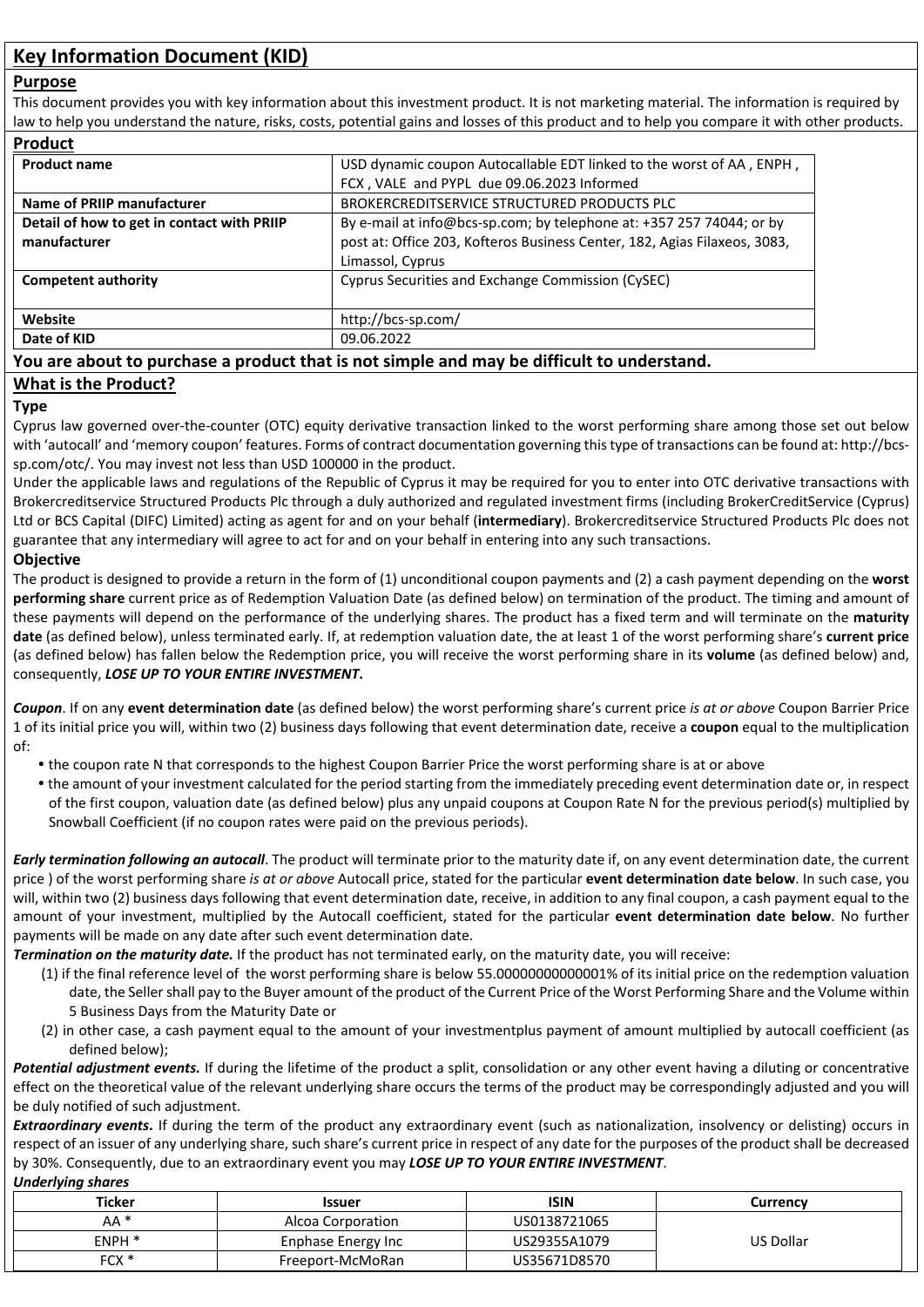| VALE <sup>*</sup><br>Vale SA<br>US91912E1055<br>PYPL *<br>PayPal Holdings Inc<br>US70450Y1038<br>* For purposes of this Key Information Document, In respect of the Shares with this Ticker, the relevant Exchange shall be PUBLIC JOINT-<br>STOCK COMPANY SPB EXCHANGE and Closing Price shall be a price at the close of trading on the relevant Exchange, as published on the<br>PUBLIC JOINT-STOCK COMPANY SPB EXCHANGE website at: https://spbexchange.ru/<br><b>Definitions</b><br><b>Autocall coefficient:</b><br>The, multiplier of notional for the additional payment in case of autocall<br>For each share, its initial price multiplied by autocall barrier<br><b>Autocall price</b><br>For each share its initial price multiplied by Coupon Barrier N<br><b>Coupon Barrier Price N</b><br><b>Current price:</b><br>The closing price of an underlying share as of an event determination date, redemption<br>valuation date or early termination valuation date<br>In respect of each share - the amount of your investment divided by product of Price<br>Volume:<br>Coefficent, and 100% of such share's initial price rounding down to the nearest whole<br>number.<br><b>Event determination dates:</b><br>Quarterly following the valuation date<br>The closing price of an underlying share as of the valuation date<br><b>Initial price:</b><br>The multiplicatior of the initial price for calculation of the Volume<br><b>Price Coefficient</b><br>Coupon barrier 1/Annual Coupon rate 1 in %<br>0.0 / 18.6<br>Coupon barrier 2/Annual Coupon rate 2 in %<br>0.75 / 30.0<br><b>Autocall barrier/Autocall coefficient</b><br>1.0/ 1.0;<br><b>Redemption Valuation Date:</b><br>09.06.2023<br><b>Snowball coefficient:</b><br>Multiplier for payment of coupons for previous periods, where coupons remain unpaid,<br>in cases where the conditions for such payment are met 1.0<br>09.06.2023<br><b>Maturity date:</b><br>Valuation date:<br>09.06.2022<br><b>Worst performing share:</b><br>For a given date, the underlying share with the worst performance between the initial<br>price and the current price<br>Intondod rotail invoctor |  |  |
|---------------------------------------------------------------------------------------------------------------------------------------------------------------------------------------------------------------------------------------------------------------------------------------------------------------------------------------------------------------------------------------------------------------------------------------------------------------------------------------------------------------------------------------------------------------------------------------------------------------------------------------------------------------------------------------------------------------------------------------------------------------------------------------------------------------------------------------------------------------------------------------------------------------------------------------------------------------------------------------------------------------------------------------------------------------------------------------------------------------------------------------------------------------------------------------------------------------------------------------------------------------------------------------------------------------------------------------------------------------------------------------------------------------------------------------------------------------------------------------------------------------------------------------------------------------------------------------------------------------------------------------------------------------------------------------------------------------------------------------------------------------------------------------------------------------------------------------------------------------------------------------------------------------------------------------------------------------------------------------------------------------------------------------------------------------------------------------------------------------------------------------------------------------------|--|--|
|                                                                                                                                                                                                                                                                                                                                                                                                                                                                                                                                                                                                                                                                                                                                                                                                                                                                                                                                                                                                                                                                                                                                                                                                                                                                                                                                                                                                                                                                                                                                                                                                                                                                                                                                                                                                                                                                                                                                                                                                                                                                                                                                                                     |  |  |
|                                                                                                                                                                                                                                                                                                                                                                                                                                                                                                                                                                                                                                                                                                                                                                                                                                                                                                                                                                                                                                                                                                                                                                                                                                                                                                                                                                                                                                                                                                                                                                                                                                                                                                                                                                                                                                                                                                                                                                                                                                                                                                                                                                     |  |  |
|                                                                                                                                                                                                                                                                                                                                                                                                                                                                                                                                                                                                                                                                                                                                                                                                                                                                                                                                                                                                                                                                                                                                                                                                                                                                                                                                                                                                                                                                                                                                                                                                                                                                                                                                                                                                                                                                                                                                                                                                                                                                                                                                                                     |  |  |
|                                                                                                                                                                                                                                                                                                                                                                                                                                                                                                                                                                                                                                                                                                                                                                                                                                                                                                                                                                                                                                                                                                                                                                                                                                                                                                                                                                                                                                                                                                                                                                                                                                                                                                                                                                                                                                                                                                                                                                                                                                                                                                                                                                     |  |  |
|                                                                                                                                                                                                                                                                                                                                                                                                                                                                                                                                                                                                                                                                                                                                                                                                                                                                                                                                                                                                                                                                                                                                                                                                                                                                                                                                                                                                                                                                                                                                                                                                                                                                                                                                                                                                                                                                                                                                                                                                                                                                                                                                                                     |  |  |
|                                                                                                                                                                                                                                                                                                                                                                                                                                                                                                                                                                                                                                                                                                                                                                                                                                                                                                                                                                                                                                                                                                                                                                                                                                                                                                                                                                                                                                                                                                                                                                                                                                                                                                                                                                                                                                                                                                                                                                                                                                                                                                                                                                     |  |  |
|                                                                                                                                                                                                                                                                                                                                                                                                                                                                                                                                                                                                                                                                                                                                                                                                                                                                                                                                                                                                                                                                                                                                                                                                                                                                                                                                                                                                                                                                                                                                                                                                                                                                                                                                                                                                                                                                                                                                                                                                                                                                                                                                                                     |  |  |
|                                                                                                                                                                                                                                                                                                                                                                                                                                                                                                                                                                                                                                                                                                                                                                                                                                                                                                                                                                                                                                                                                                                                                                                                                                                                                                                                                                                                                                                                                                                                                                                                                                                                                                                                                                                                                                                                                                                                                                                                                                                                                                                                                                     |  |  |
|                                                                                                                                                                                                                                                                                                                                                                                                                                                                                                                                                                                                                                                                                                                                                                                                                                                                                                                                                                                                                                                                                                                                                                                                                                                                                                                                                                                                                                                                                                                                                                                                                                                                                                                                                                                                                                                                                                                                                                                                                                                                                                                                                                     |  |  |
|                                                                                                                                                                                                                                                                                                                                                                                                                                                                                                                                                                                                                                                                                                                                                                                                                                                                                                                                                                                                                                                                                                                                                                                                                                                                                                                                                                                                                                                                                                                                                                                                                                                                                                                                                                                                                                                                                                                                                                                                                                                                                                                                                                     |  |  |
|                                                                                                                                                                                                                                                                                                                                                                                                                                                                                                                                                                                                                                                                                                                                                                                                                                                                                                                                                                                                                                                                                                                                                                                                                                                                                                                                                                                                                                                                                                                                                                                                                                                                                                                                                                                                                                                                                                                                                                                                                                                                                                                                                                     |  |  |
|                                                                                                                                                                                                                                                                                                                                                                                                                                                                                                                                                                                                                                                                                                                                                                                                                                                                                                                                                                                                                                                                                                                                                                                                                                                                                                                                                                                                                                                                                                                                                                                                                                                                                                                                                                                                                                                                                                                                                                                                                                                                                                                                                                     |  |  |
|                                                                                                                                                                                                                                                                                                                                                                                                                                                                                                                                                                                                                                                                                                                                                                                                                                                                                                                                                                                                                                                                                                                                                                                                                                                                                                                                                                                                                                                                                                                                                                                                                                                                                                                                                                                                                                                                                                                                                                                                                                                                                                                                                                     |  |  |
|                                                                                                                                                                                                                                                                                                                                                                                                                                                                                                                                                                                                                                                                                                                                                                                                                                                                                                                                                                                                                                                                                                                                                                                                                                                                                                                                                                                                                                                                                                                                                                                                                                                                                                                                                                                                                                                                                                                                                                                                                                                                                                                                                                     |  |  |
|                                                                                                                                                                                                                                                                                                                                                                                                                                                                                                                                                                                                                                                                                                                                                                                                                                                                                                                                                                                                                                                                                                                                                                                                                                                                                                                                                                                                                                                                                                                                                                                                                                                                                                                                                                                                                                                                                                                                                                                                                                                                                                                                                                     |  |  |
|                                                                                                                                                                                                                                                                                                                                                                                                                                                                                                                                                                                                                                                                                                                                                                                                                                                                                                                                                                                                                                                                                                                                                                                                                                                                                                                                                                                                                                                                                                                                                                                                                                                                                                                                                                                                                                                                                                                                                                                                                                                                                                                                                                     |  |  |
|                                                                                                                                                                                                                                                                                                                                                                                                                                                                                                                                                                                                                                                                                                                                                                                                                                                                                                                                                                                                                                                                                                                                                                                                                                                                                                                                                                                                                                                                                                                                                                                                                                                                                                                                                                                                                                                                                                                                                                                                                                                                                                                                                                     |  |  |
|                                                                                                                                                                                                                                                                                                                                                                                                                                                                                                                                                                                                                                                                                                                                                                                                                                                                                                                                                                                                                                                                                                                                                                                                                                                                                                                                                                                                                                                                                                                                                                                                                                                                                                                                                                                                                                                                                                                                                                                                                                                                                                                                                                     |  |  |
|                                                                                                                                                                                                                                                                                                                                                                                                                                                                                                                                                                                                                                                                                                                                                                                                                                                                                                                                                                                                                                                                                                                                                                                                                                                                                                                                                                                                                                                                                                                                                                                                                                                                                                                                                                                                                                                                                                                                                                                                                                                                                                                                                                     |  |  |
|                                                                                                                                                                                                                                                                                                                                                                                                                                                                                                                                                                                                                                                                                                                                                                                                                                                                                                                                                                                                                                                                                                                                                                                                                                                                                                                                                                                                                                                                                                                                                                                                                                                                                                                                                                                                                                                                                                                                                                                                                                                                                                                                                                     |  |  |

#### **Intended retail investor**

This product is intended to be offered to retail investors who fulfil all of the criteria below:

- 1. they have prior experience in investing in derivative products;
- 2. they can understand the interaction between the conditional payments under the product and the underlying shares' market performance;
- 3. they can afford to have their invested capital locked in for the full term of the product;
- 4. they can afford to lose part or all of the capital invested in the product;

5. they can understand the essence of extraordinary events, and comprehend the negative effect that such events can have on the product's financial result.

# **What are the risks and what could I get in return?**

## **Risk indicator**



The summary risk indicator is a guide to the level of risk of this product compared to other products. It shows how likely it is that the product will lose money because of movements on the market or because we are not able to pay you. We have classified this product as 6 out of 7, which is an over aggressive risk class and rates the potential losses from product performance at a high level. This product does not include any protection from future market performance **so you could lose some or all of your investment**.

Tax regime in your residence jurisdiction may affect the product's overall return.

**Be aware of currency risk:** If the currency of your account is different to the currency of this product, you will be exposed to the risk of suffering a loss as a result of the conversion of the currency of the product into the account currency. This risk is not considered in the indicator shown above.

For detailed information about all risks relating to the product please refer to the manufacturer's website: : http://bcs-sp.com/

# **Performance scenarios**

Investment USD 10000